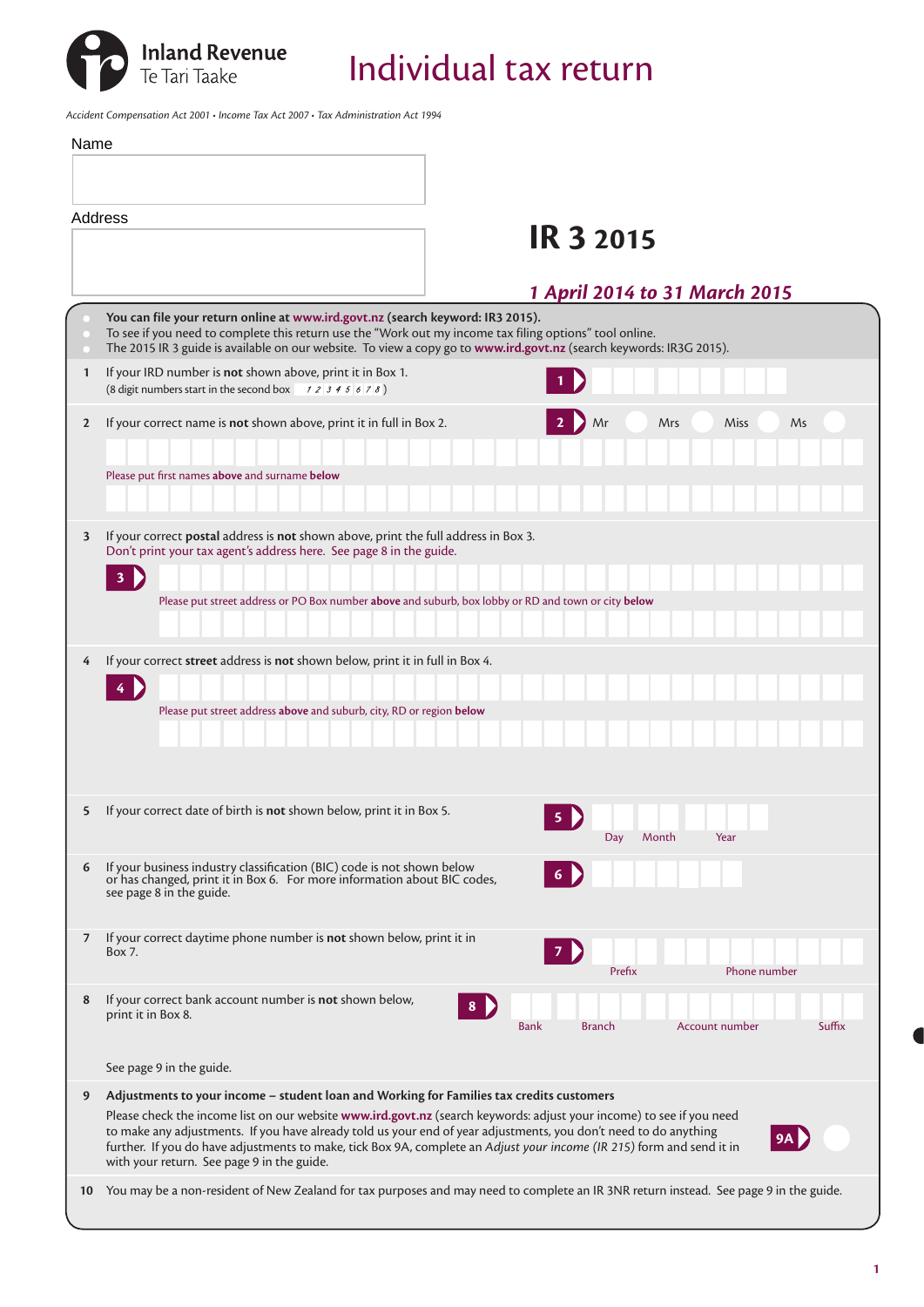| Income<br>Note: If any total is a loss, put a minus sign in the last box provided.                                                      |                                                                                                                                |                           |                                                                                                                                                                                                                  |
|-----------------------------------------------------------------------------------------------------------------------------------------|--------------------------------------------------------------------------------------------------------------------------------|---------------------------|------------------------------------------------------------------------------------------------------------------------------------------------------------------------------------------------------------------|
| Did you receive family tax credit from Work and Income? Don't include any payments from Inland Revenue. See page 11 in the guide.<br>11 |                                                                                                                                |                           |                                                                                                                                                                                                                  |
|                                                                                                                                         | No<br>Go to Question 11A                                                                                                       | Yes                       | Enter the amount from your summary of earnings below.                                                                                                                                                            |
|                                                                                                                                         |                                                                                                                                |                           | Total family tax credit from Work and Income                                                                                                                                                                     |
|                                                                                                                                         |                                                                                                                                |                           | \$                                                                                                                                                                                                               |
|                                                                                                                                         |                                                                                                                                |                           | 11A Did you receive income with tax deducted, as shown on your summary of earnings? See page 11 in the guide.                                                                                                    |
|                                                                                                                                         | Go to Question 12<br>No                                                                                                        | Yes                       | Copy the amounts from your summary of earnings to the boxes below.                                                                                                                                               |
|                                                                                                                                         | <b>Total PAYE deducted</b>                                                                                                     |                           | Total gross income                                                                                                                                                                                               |
|                                                                                                                                         | \$<br>11AL                                                                                                                     |                           | \$                                                                                                                                                                                                               |
|                                                                                                                                         | ACC earners' levy                                                                                                              |                           | Total income not liable for ACC earners' levy                                                                                                                                                                    |
|                                                                                                                                         | Ś<br>11D                                                                                                                       |                           | \$<br>[11C                                                                                                                                                                                                       |
|                                                                                                                                         | Total tax deducted                                                                                                             |                           | See page 13 in the guide for a list of income not liable for<br>ACC earners' levy (eg, NZ Super, income-tested benefits,                                                                                         |
|                                                                                                                                         | \$<br>11E                                                                                                                      |                           | student allowances).                                                                                                                                                                                             |
| 12                                                                                                                                      |                                                                                                                                |                           | Did you receive income from schedular payments, as shown on your summary of earnings? See page 14 in the guide.                                                                                                  |
|                                                                                                                                         | Go to Question 13<br>No                                                                                                        | Yes<br>include at Box 26) | Copy the schedular payment totals from your summary of earnings to Boxes 12A<br>and 12B below. Enter any expenses related to schedular payments in Box 12C (don't                                                |
|                                                                                                                                         | Total tax deducted                                                                                                             |                           |                                                                                                                                                                                                                  |
|                                                                                                                                         |                                                                                                                                | Total gross payments      |                                                                                                                                                                                                                  |
|                                                                                                                                         |                                                                                                                                | 12B                       |                                                                                                                                                                                                                  |
|                                                                                                                                         |                                                                                                                                |                           | Expenses related to schedular payments (don't include expenses claimed here at Box 26)                                                                                                                           |
|                                                                                                                                         |                                                                                                                                | Ś<br>12C                  |                                                                                                                                                                                                                  |
|                                                                                                                                         |                                                                                                                                |                           | Net schedular payments (Subtract Box 12C from Box 12B)                                                                                                                                                           |
|                                                                                                                                         |                                                                                                                                |                           | S                                                                                                                                                                                                                |
| 13                                                                                                                                      | trusts. Keep your interest statements or certificates.<br>Go to Question 14<br>No.<br><b>Total RWT</b>                         | Yes                       | Did you have any New Zealand interest paid or credited to you? Include any interest from partnerships, look-through companies and/or<br>Print the totals here. See page 15 in the guide.<br>Total gross interest |
|                                                                                                                                         | 13A<br>\$                                                                                                                      |                           |                                                                                                                                                                                                                  |
|                                                                                                                                         | If any of your interest was received from a partnership, look-through<br>company, trust and/or estate, please tick 13C.        |                           |                                                                                                                                                                                                                  |
| 14                                                                                                                                      |                                                                                                                                |                           | Did you have any New Zealand dividends paid or credited to you or did you receive shares instead of dividends? Include any dividends                                                                             |
|                                                                                                                                         | from partnerships, look-through companies and/or trusts. Keep your dividend statements.<br>Go to Question 15<br>N <sub>o</sub> | Yes                       | Print the totals here. See page 17 in the guide.                                                                                                                                                                 |
|                                                                                                                                         | Total dividend imputation credits                                                                                              |                           |                                                                                                                                                                                                                  |
|                                                                                                                                         | \$                                                                                                                             |                           |                                                                                                                                                                                                                  |
|                                                                                                                                         | Total dividend RWT and payments for foreign dividends                                                                          |                           | Total gross dividends                                                                                                                                                                                            |
|                                                                                                                                         | 14A<br>$\zeta$                                                                                                                 |                           |                                                                                                                                                                                                                  |
|                                                                                                                                         | If any of your dividends were received from a partnership, look-through<br>company, trust and/or estate, please tick 14C.      |                           | 14C                                                                                                                                                                                                              |
| 15                                                                                                                                      | Did you receive any taxable Maori authority distributions? Keep your distribution statements.                                  |                           |                                                                                                                                                                                                                  |
|                                                                                                                                         | Go to Question 16<br>No                                                                                                        | Yes                       | Print the totals here. See page 18 in the guide.                                                                                                                                                                 |
|                                                                                                                                         | Total Māori authority credits                                                                                                  |                           | Total Māori authority distributions                                                                                                                                                                              |
|                                                                                                                                         | \$<br>15A                                                                                                                      |                           |                                                                                                                                                                                                                  |
| 16                                                                                                                                      | as appropriate.                                                                                                                |                           | Did you receive any New Zealand estate or trust income? Exclude interest, dividends and distributions at Questions 13, 14 or 15,                                                                                 |
|                                                                                                                                         | No<br>Go to Question 17                                                                                                        | Yes                       | Print the totals here. See page 18 in the guide.                                                                                                                                                                 |
|                                                                                                                                         | Total tax paid by trustees<br>Ś                                                                                                |                           | Total estate or trust income (excluding amount in Box 16C)<br>$\zeta$<br>16B                                                                                                                                     |
|                                                                                                                                         |                                                                                                                                |                           | Total taxable distributions from non-complying trusts                                                                                                                                                            |
|                                                                                                                                         |                                                                                                                                |                           | \$<br>16C <b>D</b>                                                                                                                                                                                               |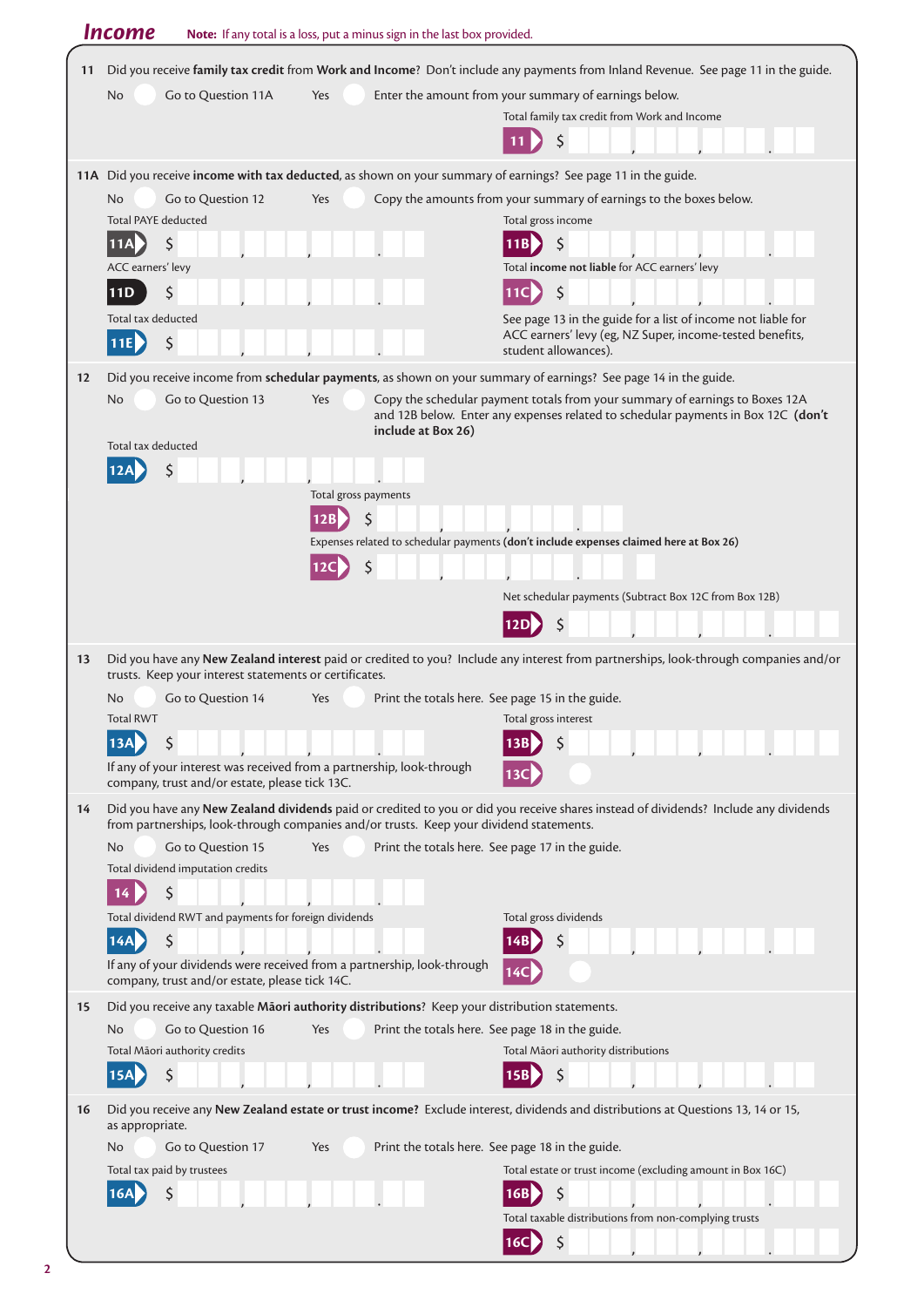|    | Attach your summary of earnings showing any amendments, your Working for Families Tax Credits form and any other information required, to the top of this page.                                            |  |  |
|----|------------------------------------------------------------------------------------------------------------------------------------------------------------------------------------------------------------|--|--|
| 17 | Did you receive any overseas income? Staple proof of overseas tax paid and a letter detailing any overseas losses to the top of page 3.                                                                    |  |  |
|    | Go to Question 18<br>Print the totals here. See page 19 in the guide.<br>No<br>Yes                                                                                                                         |  |  |
|    | Total overseas tax paid<br>Total overseas income                                                                                                                                                           |  |  |
|    | \$<br>\$                                                                                                                                                                                                   |  |  |
|    | If your total overseas income includes a withdrawal and/or transfer                                                                                                                                        |  |  |
|    | 17C<br>from a foreign superannuation scheme, please read page 20 in the                                                                                                                                    |  |  |
|    | guide and tick Box 17C if applicable.                                                                                                                                                                      |  |  |
| 18 | Did you receive any partnership income? Exclude any income/losses shown at Questions 13, 14, 15, 17, 22 or 24 as appropriate.                                                                              |  |  |
|    | Go to Question 19<br>Print the totals here. See page 25 in the guide.<br>No<br>Yes<br>Total partnership tax credits<br>Total active partnership income                                                     |  |  |
|    | \$<br>\$<br>18A<br>18B                                                                                                                                                                                     |  |  |
|    |                                                                                                                                                                                                            |  |  |
| 19 | Did you receive any look-through company (LTC) income? Exclude any income/loss shown at Questions 13, 14, 15, 17, 22 and 24.                                                                               |  |  |
|    | Go to Question 20<br>Print the totals here. See page 25 in the guide.<br>No.<br>Yes                                                                                                                        |  |  |
|    | Total LTC tax credits                                                                                                                                                                                      |  |  |
|    | \$                                                                                                                                                                                                         |  |  |
|    | Total active LTC income - if this amount is a loss, put a minus sign in the last box.                                                                                                                      |  |  |
|    | \$<br>19B                                                                                                                                                                                                  |  |  |
|    | Non-allowable deductions this year                                                                                                                                                                         |  |  |
|    | $\zeta$<br>19Cl                                                                                                                                                                                            |  |  |
|    | Prior years' non-allowable deductions claimed this year                                                                                                                                                    |  |  |
|    | 19D                                                                                                                                                                                                        |  |  |
|    | Adjusted LTC income                                                                                                                                                                                        |  |  |
|    | Either add Boxes 19B and 19C or subtract Box 19D from 19B.                                                                                                                                                 |  |  |
|    | 19E<br>Print your answer in Box 19E.                                                                                                                                                                       |  |  |
| 20 | Tax credit and income subtotal                                                                                                                                                                             |  |  |
|    | Add the blue Boxes 11E, 12A, 13A, 14A, 15A, 16A, 18A and 19A.<br>Add the dark red Boxes 11B, 12D, 13B, 14B, 15B, 16B, 16C,<br>Print the total in Box 20A.<br>17B, 18B and 19E. Print the total in Box 20B. |  |  |
|    | Tax credit subtotal<br>Income subtotal                                                                                                                                                                     |  |  |
|    | . . N<br>$\sim$<br>$\overline{a}$<br>20B                                                                                                                                                                   |  |  |
| 21 | Did you receive a shareholder-employee salary with no tax deducted?                                                                                                                                        |  |  |
|    | Go to Question 22<br>Print the totals here. See page 26 in the guide.<br>No<br>Yes                                                                                                                         |  |  |
|    | Total shareholder-employee salary                                                                                                                                                                          |  |  |
|    |                                                                                                                                                                                                            |  |  |
|    | If you did not receive a shareholder-employee salary but may in the<br>future, please tick Box 21A.                                                                                                        |  |  |
|    | If you qualify for WfFTC, and you are a major shareholder working full-time without pay for your close company                                                                                             |  |  |
|    | 21B <br>which earns gross income, please read page 26 in the guide and tick this box if it applies to you.                                                                                                 |  |  |
| 22 | Did you receive any rents?                                                                                                                                                                                 |  |  |
|    | Go to Question 23<br><b>No</b><br>Print the totals here. See page 27 in the guide.<br>Yes                                                                                                                  |  |  |
|    | Net rents                                                                                                                                                                                                  |  |  |
|    |                                                                                                                                                                                                            |  |  |
| 23 | Did you receive income from self-employment? Don't include any income from your summary of earnings here.                                                                                                  |  |  |
|    | N <sub>o</sub><br>Go to Question 24<br>Print the totals here. See page 27 in the guide.<br>Yes                                                                                                             |  |  |
|    | Self-employed net income                                                                                                                                                                                   |  |  |
|    |                                                                                                                                                                                                            |  |  |
| 24 | Did you receive any other income?                                                                                                                                                                          |  |  |
|    | Go to Question 25<br>Print the totals here. See page 29 in the guide.<br>No<br>Yes                                                                                                                         |  |  |
|    | Total other net income                                                                                                                                                                                     |  |  |
|    | Please put name of payer above, and type of income below                                                                                                                                                   |  |  |
|    |                                                                                                                                                                                                            |  |  |
|    |                                                                                                                                                                                                            |  |  |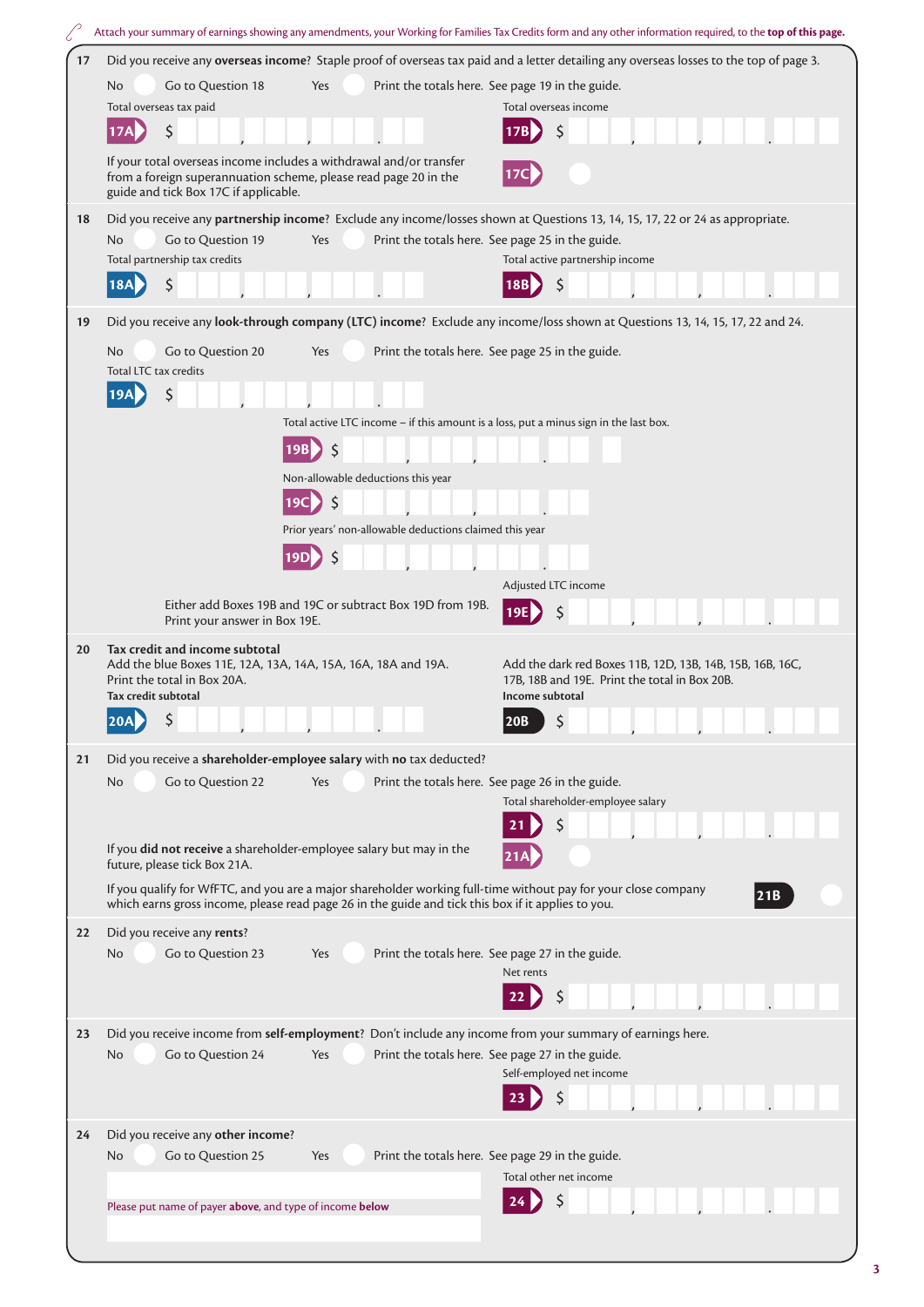| 25 | <b>Total income</b><br>Add Boxes 20B, 21, 22, 23 and 24. Print your answer in Box 25.                                                                                                                                                                                                              | <b>Total income</b><br>\$<br>25                                                  |
|----|----------------------------------------------------------------------------------------------------------------------------------------------------------------------------------------------------------------------------------------------------------------------------------------------------|----------------------------------------------------------------------------------|
| 26 | Are you claiming other expenses against your income? Note: If you've claimed expenses somewhere else in this return, do not show them<br>here.                                                                                                                                                     |                                                                                  |
|    | Go to Question 27<br>Yes<br>No.<br>If you paid someone to complete your return, print that person's name in the panel below.<br>Please put first names above, and surname below                                                                                                                    | Print the totals here. See page 31 in the guide.<br>Total other expenses claimed |
|    |                                                                                                                                                                                                                                                                                                    |                                                                                  |
| 27 | Income after expenses<br>Subtract Box 26 from Box 25. Print your answer in Box 27.<br>Use this amount to work out your tax credits.                                                                                                                                                                | Income after expenses<br>S<br>27                                                 |
| 28 | Are you claiming net losses brought forward?                                                                                                                                                                                                                                                       |                                                                                  |
|    | Go to Question 29<br>No.<br>Yes                                                                                                                                                                                                                                                                    | Print the net loss amounts in Boxes 28A and 28B. See page 32 in the guide.       |
|    | Amount brought forward                                                                                                                                                                                                                                                                             | Amount claimed this year                                                         |
| 29 | Your taxable income                                                                                                                                                                                                                                                                                | Taxable income                                                                   |
|    | Subtract Box 28B from Box 27. Print your answer in Box 29.                                                                                                                                                                                                                                         |                                                                                  |
|    | Claim a tax credit for donations on the Tax credit claim form (IR 526).<br><b>Tax credits</b><br>Don't send in donation receipts with this IR 3 return. See page 33 in the guide.                                                                                                                  |                                                                                  |
| 30 | If your income at Question 27 is between \$24,000 and \$48,000, you may be able to claim the independent earner tax credit (IETC).<br>See our website at www.ird.govt.nz (search keyword: IETC) and the IR 3N or pages 33 to 35 in the guide to see if you're eligible and<br>calculate your IETC. |                                                                                  |
|    | 30A Are you eligible for this tax credit? To have the IETC included in your assessment you must tick "Yes" below.                                                                                                                                                                                  |                                                                                  |
|    | Go to Question 31<br>Yes<br><b>No</b>                                                                                                                                                                                                                                                              |                                                                                  |
|    | 30B If you received excluded overseas income, complete the dates you received this below.                                                                                                                                                                                                          |                                                                                  |
|    | Start                                                                                                                                                                                                                                                                                              | End                                                                              |
|    | Day<br>Month<br>Year                                                                                                                                                                                                                                                                               | Day<br>Month<br>Year                                                             |
|    | Print the number of qualifying months here.                                                                                                                                                                                                                                                        | 30C.                                                                             |
|    | Print your tax credit here.                                                                                                                                                                                                                                                                        |                                                                                  |
| 31 | Do you have excess imputation credits brought forward?                                                                                                                                                                                                                                             |                                                                                  |
|    | Go to Question 32<br>No.<br>Yes                                                                                                                                                                                                                                                                    | See page 35 of the guide. Print the total here.                                  |
|    |                                                                                                                                                                                                                                                                                                    | $31$ $\frac{1}{2}$ \$                                                            |
|    | <b>Tax calculation</b>                                                                                                                                                                                                                                                                             |                                                                                  |
| 32 | Please use the tax calculation worksheet on the IR 3N or page 38 in the guide to work out the amount of tax to pay or amount to be<br>refunded.                                                                                                                                                    | Tax on taxable income                                                            |
|    | Transfer the tax on taxable income from Box 2 of the worksheet to Box 32.                                                                                                                                                                                                                          | \$<br>32                                                                         |
|    | Transfer the residual income tax from Box 12 of the worksheet to Box 32A.                                                                                                                                                                                                                          | Residual income tax<br>\$<br> 32A                                                |
|    |                                                                                                                                                                                                                                                                                                    | (Tick one)<br>Credit<br><b>Debit</b>                                             |
|    |                                                                                                                                                                                                                                                                                                    | Tax calculation result                                                           |
|    | Transfer the tax calculation result from Box 14 of the worksheet to Box 32B.                                                                                                                                                                                                                       | \$<br>32B D                                                                      |
|    |                                                                                                                                                                                                                                                                                                    | (Tick one)<br>Credit<br>Debit                                                    |
| 33 | Are you entitled to claim an early payment discount? See page 42 in<br>the guide.                                                                                                                                                                                                                  | <b>33</b><br>Yes<br>No                                                           |

**4**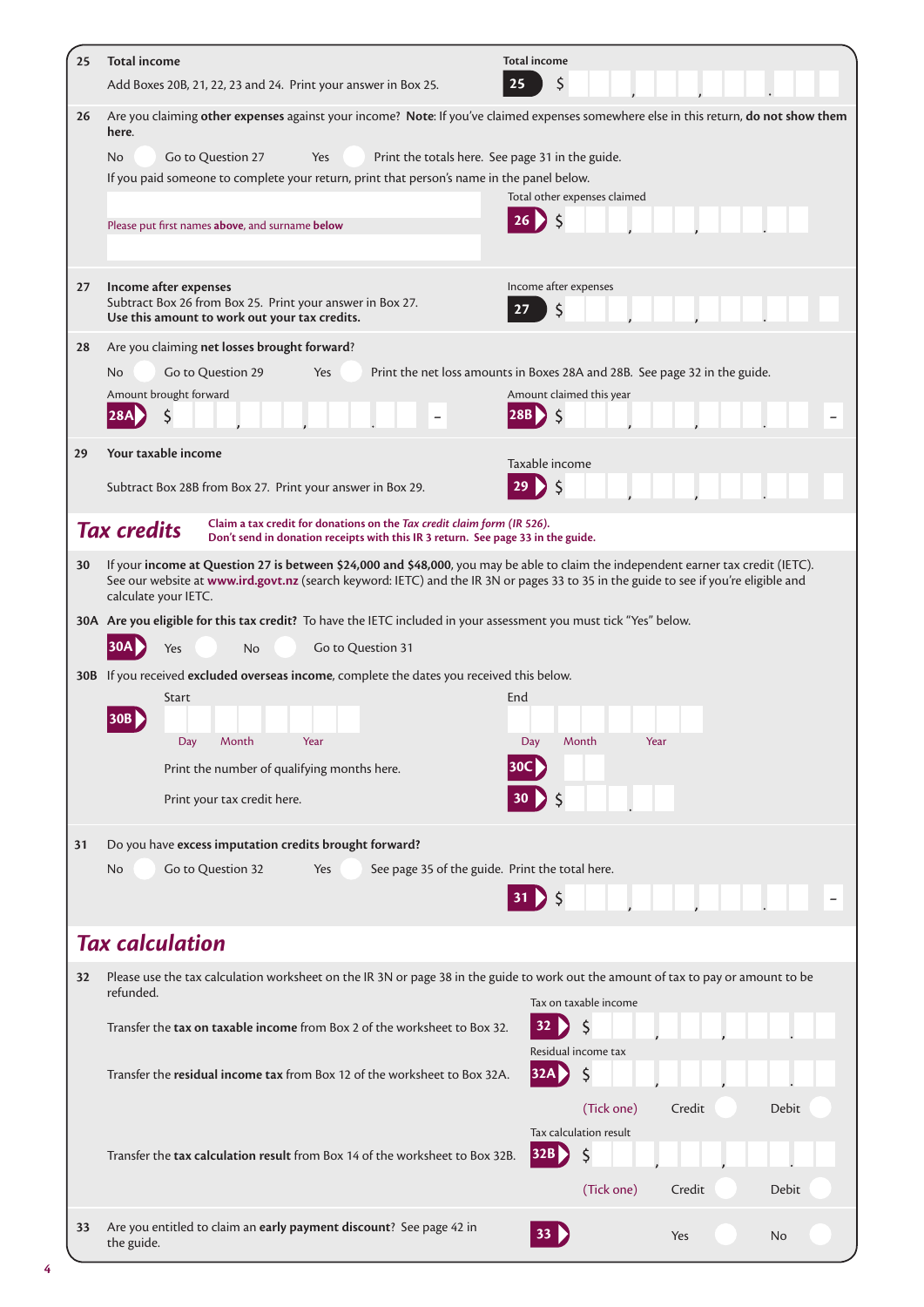## *Refunds and/or transfers*

**Note:** If you or your spouse or partner (or ex-spouse or ex-partner) received any Working for Families Tax Credits during the year, this isn't your final refund or tax to pay. You'll need to confirm the details on the Working for Families Tax Credits form and, if there are any changes, staple it to the top of page 3 of this return.

| 34 | Getting a refund - how do you want it paid?                                                                                                                                                                                                        |                                                                                    |
|----|----------------------------------------------------------------------------------------------------------------------------------------------------------------------------------------------------------------------------------------------------|------------------------------------------------------------------------------------|
|    | 34<br>Copy your refund from Box 32B to Box 34.                                                                                                                                                                                                     | \$                                                                                 |
|    | Print any overpayment of 2016 provisional tax you would like refunded in<br>Box 34A.                                                                                                                                                               | S                                                                                  |
|    | Add Box 34 and Box 34A and print your answer in Box 34B.                                                                                                                                                                                           | \$                                                                                 |
|    | Do you want your refund transferred:                                                                                                                                                                                                               |                                                                                    |
|    | to 2016 provisional tax? Print the amount in Box 34C.                                                                                                                                                                                              | \$                                                                                 |
|    | to this year's student loan? Print the amount in Box 34D.                                                                                                                                                                                          | S                                                                                  |
|    | to someone else's income tax account?<br>Are you "associated"? See page 45 in the guide.                                                                                                                                                           | Yes<br>No                                                                          |
|    | Name of taxpayer receiving your refund                                                                                                                                                                                                             | Their IRD number                                                                   |
|    | 34F                                                                                                                                                                                                                                                |                                                                                    |
|    | Year ended 31 March<br>Amount                                                                                                                                                                                                                      | S                                                                                  |
|    | to someone else's 2015 student loan?<br>Are you "associated"? See page 45 in the guide.                                                                                                                                                            | Yes<br>No                                                                          |
|    | Name of taxpayer receiving your refund                                                                                                                                                                                                             | Their IRD number                                                                   |
|    | 34I                                                                                                                                                                                                                                                |                                                                                    |
|    | Amount                                                                                                                                                                                                                                             | Ş                                                                                  |
|    | Other - If you want your:<br>• refund transferred to another tax type, or<br>• overpaid 2016 provisional tax transferred to pay your 2015 residual income tax debt<br>staple a note to the top of the front page of this return.                   |                                                                                    |
|    | Subtract Boxes 34C, 34D, 34G and 34J from Box 34B. Print your answer in<br>34K<br>Box 34K.                                                                                                                                                         | \$                                                                                 |
|    | The fastest and safest way to receive your refund is by direct credit to your bank account. Please check the correct bank account<br>number is preprinted at Question 8.<br>If you bank account isn't preprinted, please include it at Question 8. |                                                                                    |
|    | <b>2016 provisional tax</b>                                                                                                                                                                                                                        |                                                                                    |
| 35 | Is the amount in Box 32A a debit of more than \$2,500?                                                                                                                                                                                             |                                                                                    |
|    | Go to Question 36<br>No.<br>Yes<br>details below.                                                                                                                                                                                                  | You may have to pay 2016 provisional tax. See page 46 in the guide, then print the |
|    | Print the option used (S, E or R) in Box 35A.<br>$\bullet$                                                                                                                                                                                         |                                                                                    |
|    | Print your 2016 provisional tax payment in Box 35B.<br>$\bullet$                                                                                                                                                                                   | 0 <sup>0</sup>                                                                     |
| 36 | Did you at any time during the income year hold rights in a foreign company, unit trust, superannuation scheme or life insurance<br>policy for which disclosure is required?                                                                       |                                                                                    |
|    | Go to Question 37<br>See page 48 in the guide.<br>No<br>Yes                                                                                                                                                                                        |                                                                                    |
|    |                                                                                                                                                                                                                                                    |                                                                                    |
|    |                                                                                                                                                                                                                                                    |                                                                                    |
|    |                                                                                                                                                                                                                                                    |                                                                                    |
|    |                                                                                                                                                                                                                                                    |                                                                                    |
|    |                                                                                                                                                                                                                                                    |                                                                                    |